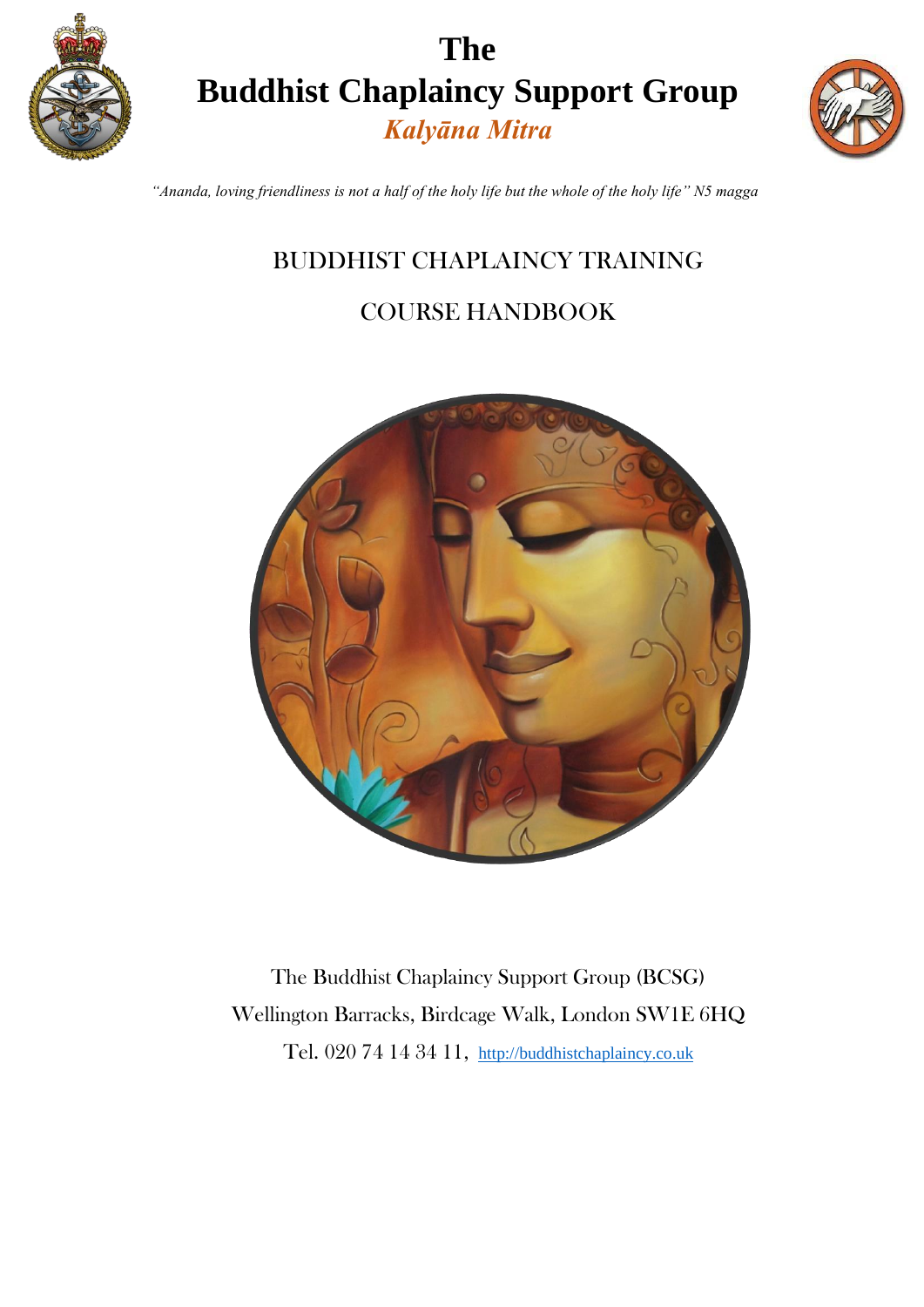

# **Buddhist Chaplaincy Support Group**

*Kalyāna Mitra*



*"Ananda, loving friendliness is not a half of the holy life but the whole of the holy life" SN5 magga*

#### **What is Chaplaincy?**

A chaplain, working within a public body or institution, offers pastoral, spiritual or religious care to others who are suffering or struggling with life. In Europe and America support for those in need has, until recently, been provided by Christian chaplains; in a changing world places like hospitals, places of education and emergency services now call on all major world faith communities to be available for those with pastoral, spiritual or religious needs.

### **Chaplaincy Training**

Chaplaincy training sets out to explore what the work of a chaplain involves, looked at from the point of view of Buddhist teachings and practices. Support and supervision is welcomed by those setting out to develop the skills and competencies that a chaplain can draw upon. Compassion underpins much of the work of caring for others and is central to awakening the wish to end suffering in all beings. There are times when a chaplain's inner strength and courage are required to reach out and offer kindness to others in dark and difficult places. Training give you a taste of and prepares for this challenge.

#### **Generosity**

The majority of Buddhist Chaplains see offering their services, to those of all faith or none, as part of their Buddhist practice – developing the generosity in their hearts as they work as volunteers. From his actions,

Buddha showed how generosity is the foundation of a true spiritual friendship (Kalyāna Mitra); emphasis on the value and merit of giving (dāna) is made throughout the teachings.

#### **Chaplaincy Training Course costs**

Training, support and supervision are provided through the Buddhist Chaplaincy Support Group (BCSG), who manage the programme offered to the Buddhist community. Inevitably BCSG incurs costs for administration, publicity, room hire and staffing. For this reason there is a basic charge for attending training courses of £300 for 7 sessions.

#### **Donations**

BCSG welcomes donations, however large or small, and standing order arrangements exist (including Gift Aiding). A form for donors is included on the back page of this handbook.

#### **Sponsorship**

Every attempt is made to keep costs down for those attending chaplaincy training or support sessions and the real running costs are currently met through additional sponsorship from the Buddhist Society, who provide seed funding to enable these training programmes to run.

We are now asking all of the Buddhist community – temples, groups and individuals – to consider providing sponsorship to help further establish this real and valuable service to the community.

You can sponsor an individual student or offer sponsorship for the whole project. Please contact hogetsu@baerndal.eu for further information.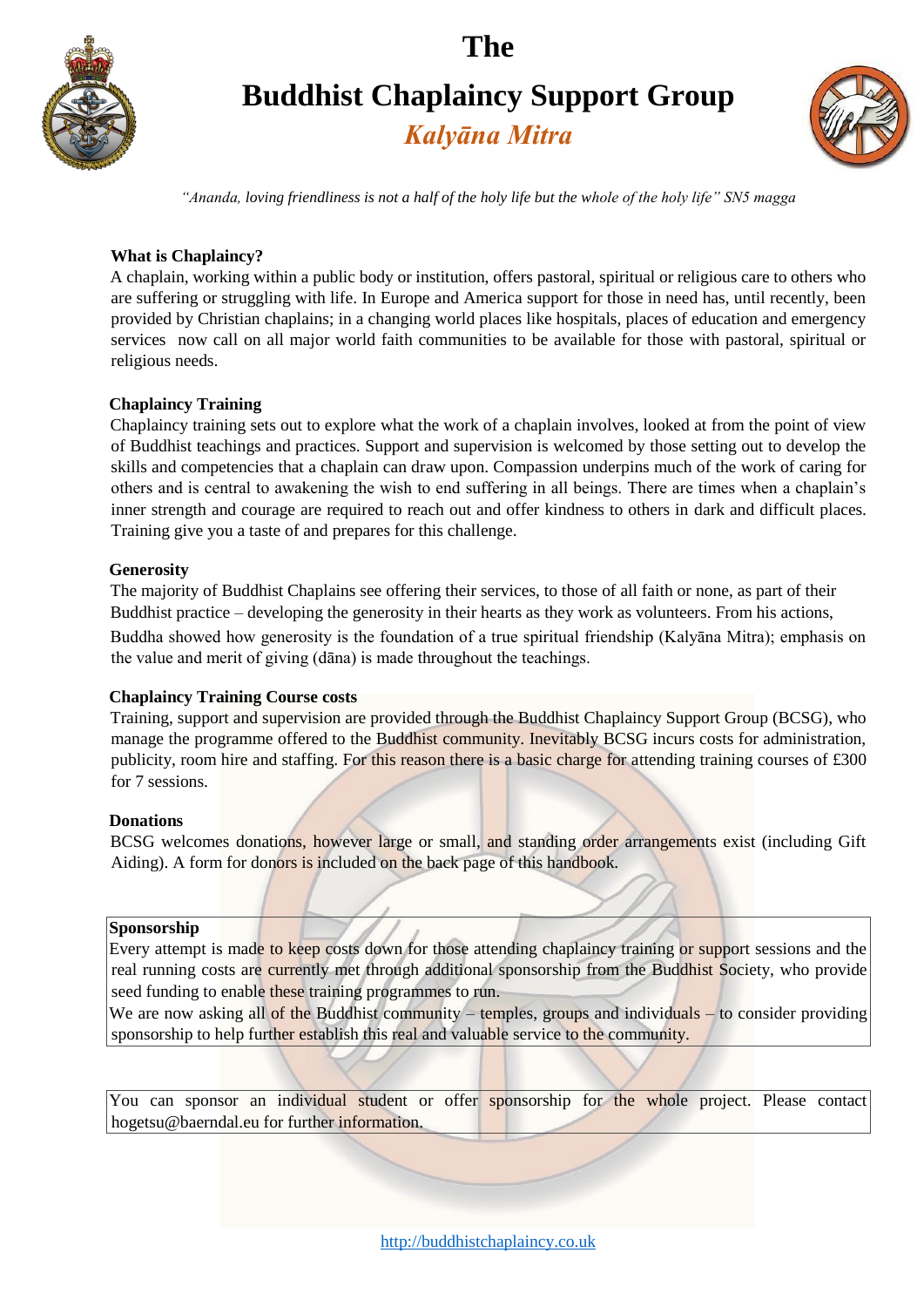

**Buddhist Chaplaincy Support Group**

*Kalyāna Mitra*



*"Ananda, loving friendliness is not a half of the holy life but the whole of the holy life" SN5 magga*

### **INTRODUCTION TO BUDDHIST CHAPLAINCY TRAINING COURSE**

#### **Summary of Course Aims**

- The course is open to any person interesting practising Buddhist Chaplaincy in any of a number of public contexts (Hospitals, Hospices, Armed Forces, Schools, and Colleges etc.)
- Members of the training group do not have to be serving chaplains, an interest in working for the benefit of others is sufficient.
- You will be encouraged, where possible, to seek opportunities to work as a volunteer.
- The practice of Buddhist Chaplaincy included in the course is, where possible, underpinned by a faith-informed approach to the work.
- A broad-based approach to Buddhism is intended in order to include individuals from the wide diversity of Buddhist schools and groups available in the UK.
- Attendance at this programme does not guarantee endorsement as a chaplain, but the training may be used as part of an application for endorsement.
- Bursaries are available for people who are already involved in chaplaincy related work and are on low income

### **COURSE CONTENT**

The themes for the meetings are drawn from the document 'Developing a Healthcare Chaplains' Capabilities and Competencies' (produced by South East Strategic Health Authority) and are intended to be equally relevant to all areas of chaplaincy.

#### **Session 1 – Spiritual assessment and intervention (9.2.1)**

He gives what is difficult to give (duddadam dadāti)

The chaplain, in partnership with the individual and the healthcare team, assesses the spiritual needs and resources of the individual and their family/carers and responds with interventions which can include referral to other internal and external care providers.

#### **Key content:**

Literature relating to needs, especially spiritual needs Knowledge of internal and external sources of spiritual support Local and national directory of sources of spiritual support (KSF C1, 6; HWB2, 4, 6, 7; IK1, 2)

#### **Competencies:**

Assess spiritual needs and resources of individuals Respond to assessment with spiritual care Respond to assessment in cases of divergent beliefs Facilitate spiritual care suitable for any belief group

Facilitate referrals to other forms of spiritual care Protect individuals from unwanted visits Record assessments

[http://buddhistchaplaincy.co.uk](http://buddhistchaplaincy.co.uk/)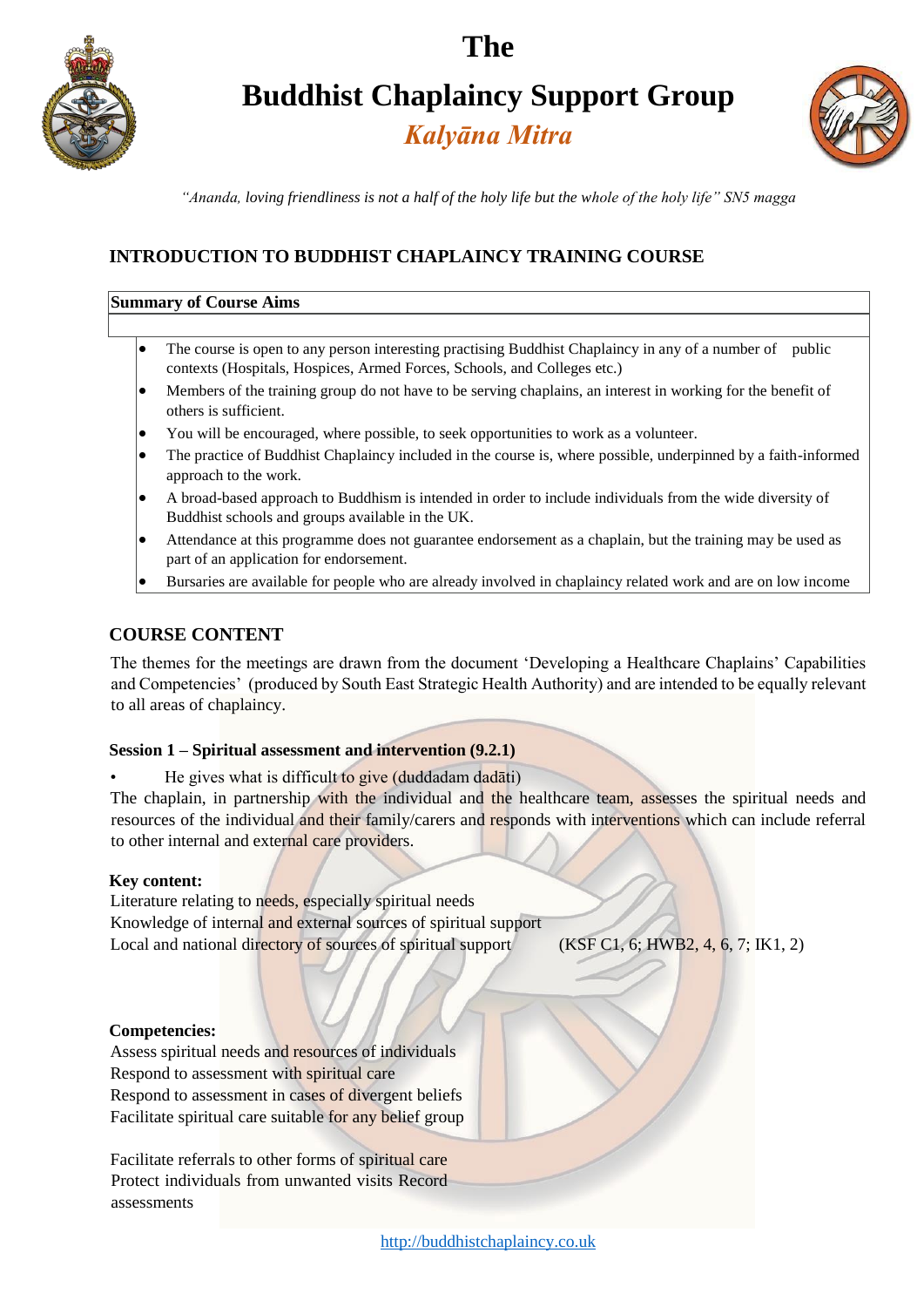

# **Buddhist Chaplaincy Support Group**

*Kalyāna Mitra*



*"Ananda, loving friendliness is not a half of the holy life but the whole of the holy life" SN5 magga*

#### **Session 2 – Religious assessment and intervention (9.2.2)**

• He does what is difficult to do (dukkaram karoti)

The chaplain/spiritual care giver, in partnership with the individual and the healthcare team, assesses the religious needs and resources of the individual and his or her family/carers and responds with interventions which can include referral to a faith community or belief group representative.

#### **Key content:**

National and local manuals for spiritual and religious care Knowledge of belief groups and faith communities and the different denominations and strains of thought within them Knowledge of religious rites and practices Directories of local and national faith community and belief group representatives (KSF C1, 6; HWB2, 3, 4, 6, 7; IK1, 2)

#### **Competencies:**

Assess religious needs of individuals

Respond either through own faith tradition or facilitate through another

Facilitate suitable resources for religious observance of any faith

Protect individuals from unwanted visits Record religious interventions

#### **Session 3 – Practicing ethically (9.1.2)**

• He patiently endures what is difficult to endure (dukkhamam khamati)

The chaplain maintains and develops his or her knowledge of culture, diversity, ethical, professional and legal theory and frameworks. This knowledge is used to support interactions with individuals using spiritual care services.

#### **Key content:**

Professional code of conduct

Literature on ethical theory

Literature on ethical issues, e.g. informed consent, decision making, culture and diversity, duty of care, ethics and legalities (KSF C6; HWB4; IK3)

#### **Competencies:**

Understand and apply ethical principles Differentiate personal beliefs from healthcare ethics Provide ethical, pastoral and theological resource to individuals and the organisation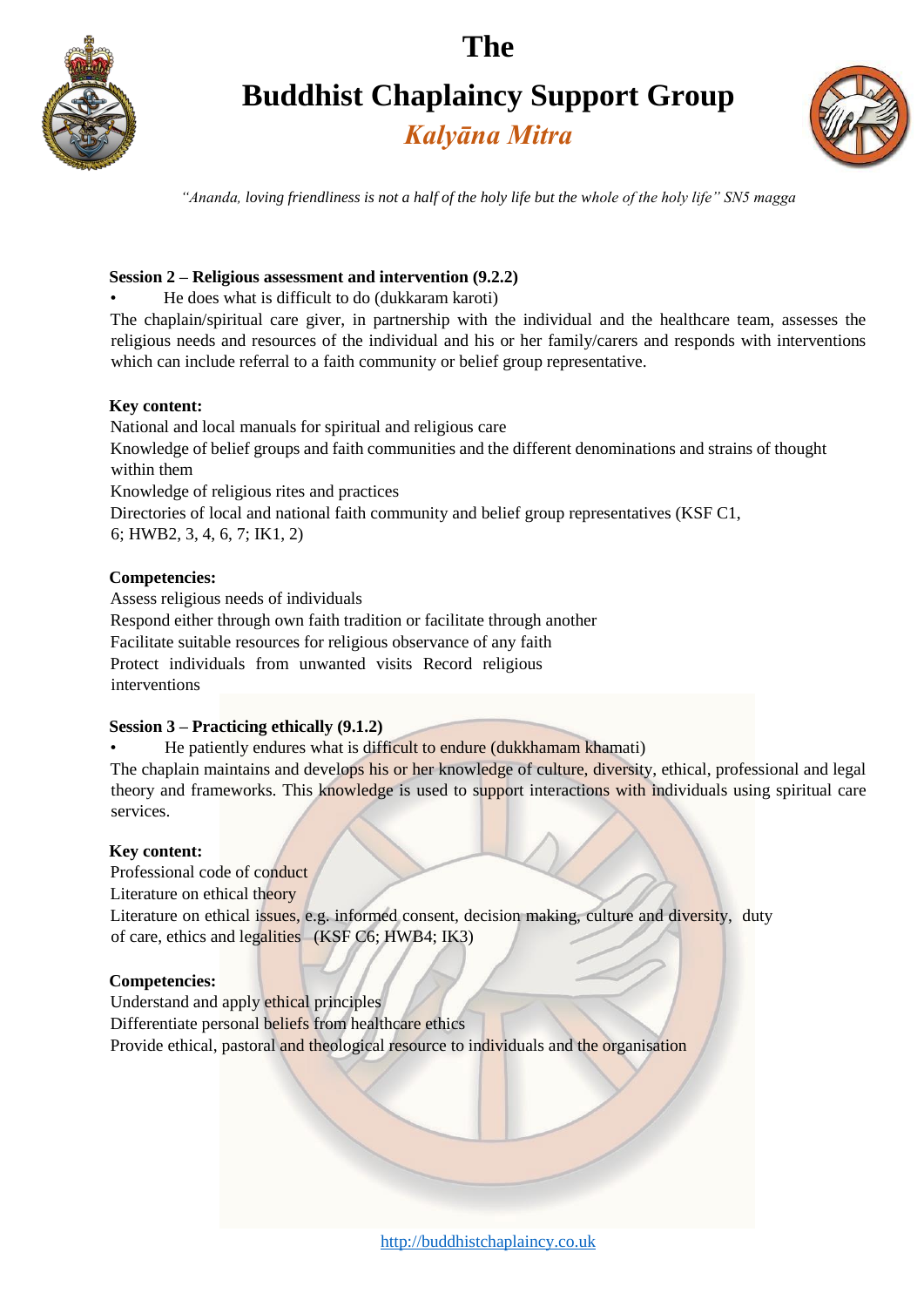

# **Buddhist Chaplaincy Support Group**

*Kalyāna Mitra*



*"Ananda, loving friendliness is not a half of the holy life but the whole of the holy life" SN5 magga*

#### **Session 4 – Communication skills (9.1.3)**

• He reveals his own secrets (guyha-massa avikaroti)

The chaplain maintains and develops the communication skills necessary for the spiritual and religious care of individuals and groups.

#### **Key content:**

Communication skills theory Communication skills education and training Literature on counselling, pastoral care, or listening skills (KSF C1; HWB2, 6)

#### **Competencies:**

Use communication skills to provide pastoral care to individuals Identify language needs and access interpreting services Communicate with individuals on complex matters Contribute to inter professional communication Maintain confidentiality and obtain informed consent

#### **Session 5 – Team working (9.3.1)**

• He keeps one's secrets (guyha-massa pariguyhati)

The chaplain/ spiritual care giver recognises and works to promote the place of spiritual care within the spiritual care team, local multidisciplinary teams and the wider healthcare team.

#### **Key content:**

Understanding of local spiritual care team, multidisciplinary teams and the wider healthcare team; Knowledge of teams, groups and team building

Understanding of communication within teams and team dynamics (KSF C1, 3, 4, 5)

#### **Competencies:**

Practice with agreed protocols Contribute to multi-disciplinary working Understand dynamics within teams

#### **Session 6 – Reflective practice (9.4.1)**

• He does not abandon one in misfortune (āpadāsu na-jahati)

As part of the process of continuing professional development the chaplain/ spiritual care giver demonstrates the ability to reflect upon practice in order to develop and inform his or her practice.

#### **Key content:**

- Methods and models of reflective practice
- Professionalism and therapeutic boundaries
- Developing self-awareness and practice (KSF C2; G1, 5, 6)

#### **Competencies:**

Understand different models of reflective practice Use a structured method of reflective practice for case material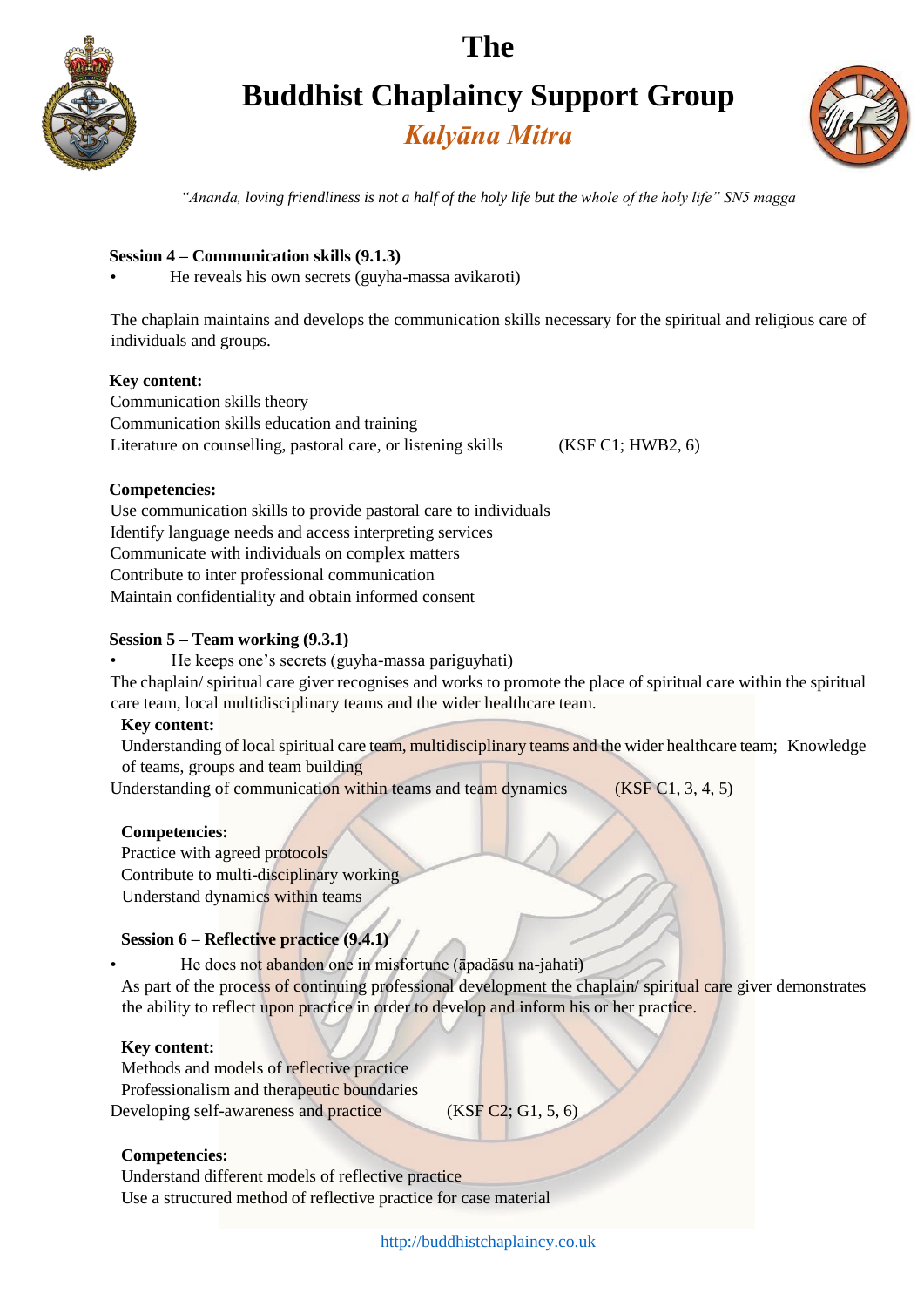

**Buddhist Chaplaincy Support Group**

*Kalyāna Mitra*



*"Ananda, loving friendliness is not a half of the holy life but the whole of the holy life" SN5 magga*

Use a structured method of reflective practice for therapeutic relationships Facilitate reflective practice for others Discuss the limits of own capabilities and competencies to develop practice

#### **Session 7 – Personal spiritual development (9.4.2)**

• He does not despise one because of one's loss (khinena na-atimaññati) The chaplain/spiritual care giver reflects theologically or philosophically on his or her professional practice.

#### **Key content:**

Spiritual and religious literature Working with a spiritual director The use of praxis, or theologically informed practice The use of meditation Retreat or pilgrimage Literature related to personal development (KSF C2, 6)

#### **Competencies:**

Keep informed of theological developments relevant to chaplaincy Integrate personal beliefs and external experiences Maintain the discipline expected within the chaplain's own faith community Acknowledge and work to proper boundaries Maintain proper and reasonable personal self-care

### **CHAPLAINCY QUALIFICATIONS**

Attendance at the Introductory Buddhist Chaplaincy Course (through attending at least 6 out of the 7 sessions) will lead to your receiving a certificate of attendance and participation, jointly signed by **The Buddhist Society**  and Buddhist Chaplaincy Support Group, both of whom fully endorse the course and its contents. The Introductory course aims to ensure that you become more aware of what is involved in the work and role of a Buddhist Chaplain.

A follow-up to this course is for those who are starting working or taking up a short-term placement practising as a chaplain within one of many possible public bodies. This course is to help you to produce evidence of reflection on your experiences of practicing Buddhist Chaplaincy, through written work, presentations or in other ways.

These courses are not themselves accredited within a National Qualifications framework, but provide evidence of your suitability to apply for a place on various 'Beginning Chaplaincy' courses accredited by universities, such as at St Michael's College (University of Cardiff)

– see page 85 http://www.stmichaels.ac.uk/handbook/Chaplaincy/MTh/MTh-Handbook.pdf.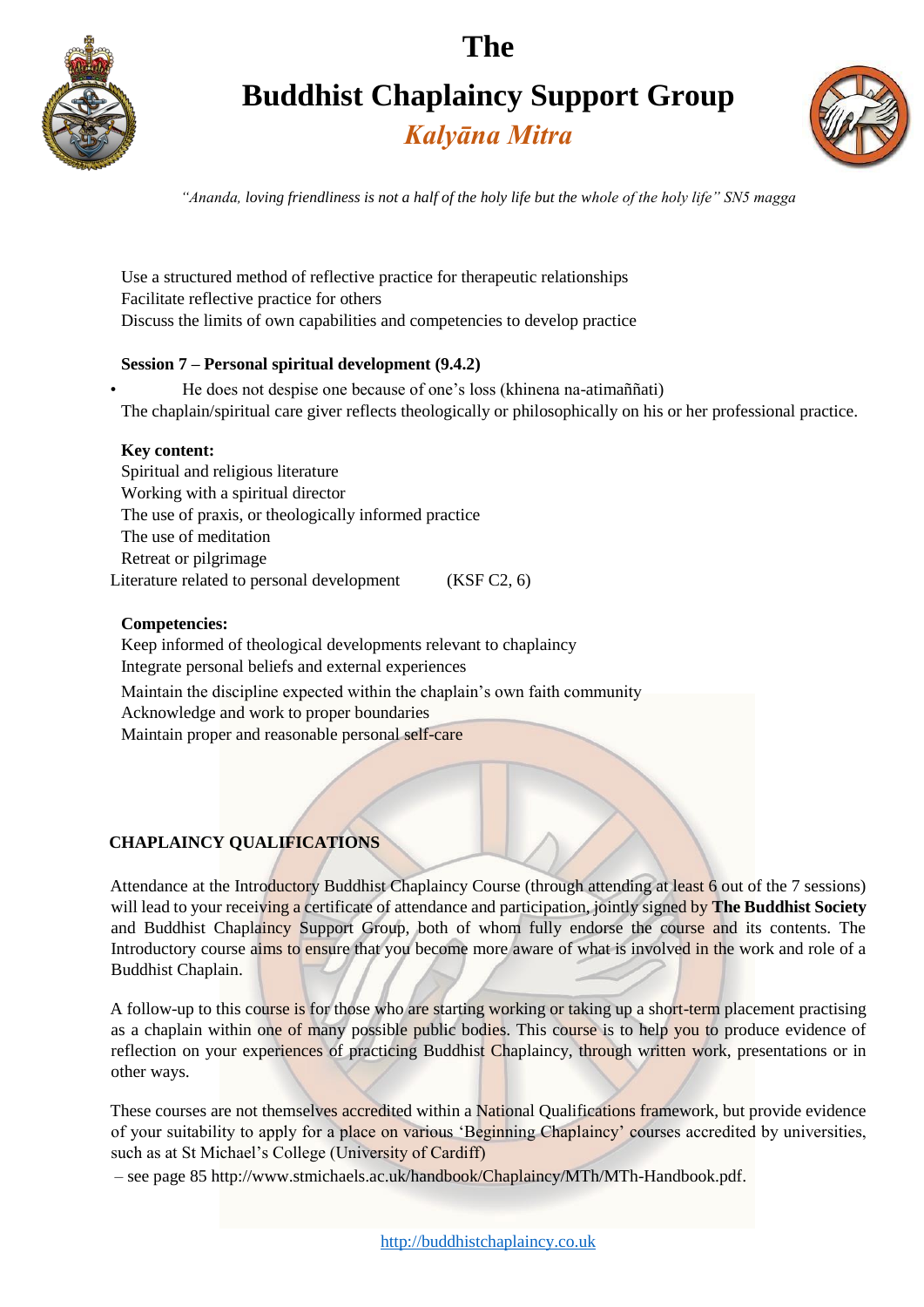

**Buddhist Chaplaincy Support Group**

### *Kalyāna Mitra*



*"Ananda, loving friendliness is not a half of the holy life but the whole of the holy life" SN5 magga*

#### **Buddhist Chaplaincy Support Group Mission Statement**

- Offering support to those engaged with Buddhist Chaplaincy
- Promoting good practice in faith-informed Buddhist Chaplaincy
- Providing training and accreditation opportunities for Buddhist Chaplains

#### **Buddhist Chaplaincy Support Group – What we do**

The Buddhist Chaplaincy Support Group (BCSG) is a meeting place for individuals involved with the practice and development of Buddhist Chaplaincy across traditions and within a variety of contexts, including hospitals, hospices, schools, colleges, the Armed Forces, prisons etc.

The spirit of Chaplaincy Support is founded upon the Buddhist teaching on Kalyāna Mitra, the 'good friend'. When Venerable Ananda tells the Buddha that he considers that half of the Noble Life depended upon friendship he is corrected as the Buddha says 'not half but the whole of the spiritual life should be based upon friendships and association with good friends'.

The areas that the BCSG is currently addressing are to help better support chaplains focussed on working for the benefit of others. Practically, BCSG is providing some training for those new to chaplaincy and routes towards accreditation are being explored and developed.

The ethos of a learning community is evolving with some interest in contributing towards research in the field of chaplaincy. Fundamentally, the key aims of BCSG are in supporting and encouraging the pursuit of chaplaincy and pastoral care inspired or informed by Buddhist teachings and practice and within a multi-faith environment.

*He gives what is beautiful and hard to give, does what is hard to do, he endures painful, ill-spoken words. His secrets he tells you, he keeps your secrets. When misfortunes strike, he doesn't abandon you. When you're down and out, he doesn't look down on you. A person in whom these traits are found is a friend to be cultivated by anyone wanting a friend. (Bhikkhu Thanissaro translation)* 

### **THE SPIRITUAL FRIEND**

The Buddha proclaimed that noble friendship is the single most important requirement for the existence and the development of the spiritual life of a person (S V 2/3).

Friendship is regarded to be 'a distinctively personal relationship that is grounded in a concern on the path of each friend for the welfare of the other, for the other's sake and that involves some degree of intimacy'. Because human life is not meant to be pleasant all the time, we need somebody to help us, to take care of us and to talk to particularly when we encounter problems physically and psychologically.

In one instance, a noble friend is defined by the Buddha as one who: (i). Gives what is difficult to give (duddadam dadati), (ii). Does what is difficult to do (dukkaram karoti) and (iii). Bears what is difficult to bear (dukkhamam khamati) (A I: 286). In yet another context, four other qualities have been added to the above three when dealing with a monk possessing the noble qualities expected of a friend i.e. (iv). Confide in the friend his personal matters (guyhamassa avikaroti), (v). Protect what is told in confidence by the friend (guyhamassa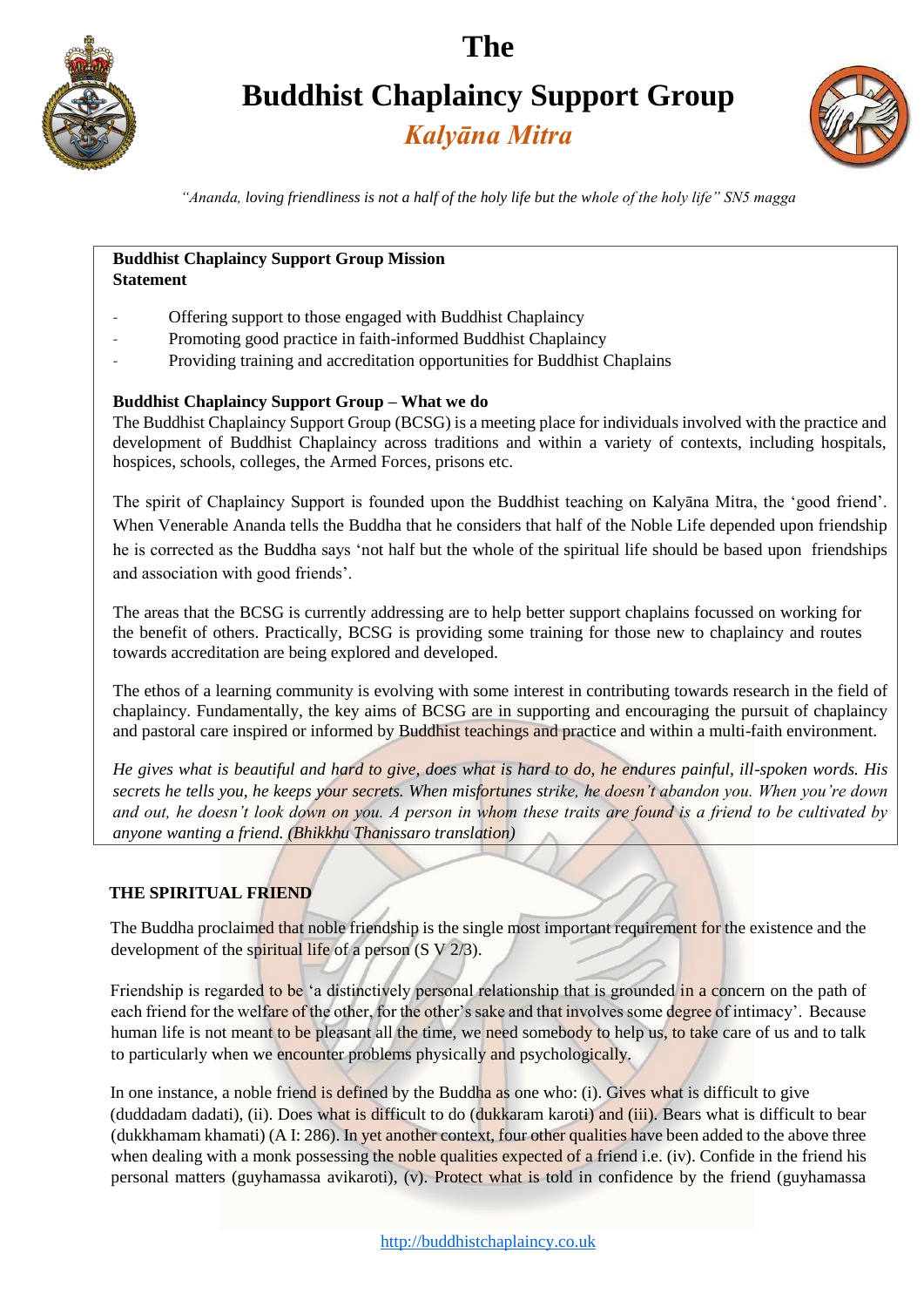

# **Buddhist Chaplaincy Support Group**

*Kalyāna Mitra*



*"Ananda, loving friendliness is not a half of the holy life but the whole of the holy life" SN5 magga*

pariguyhati), (vi). Not abandon the friend when he is in adversity (apadāsu na vijahati), (vii). Not look down upon him, making derogatory remarks (khinena na'atimannati) (A IV: 31).

It is very significant that the Buddha enumerated some distinctive qualities, namely, giving, doing and bearing what is not easy in giving, doing and bearing, which are most difficult things in an association with another fellow. Here the needs to keep secrets in confidence and not abandoning a friend in adversity have been stressed as in the case of the Sigalovada Sutta (D III: 187). Equally or perhaps more important is the quality of not looking down upon others, using derogatory remarks particularly when a mistake has been made.

In Anguttara Nikaya, Buddha explains seven qualities of a monk who is considered to be worthy of association. These qualities are: (i).Pleasant disposition (piyo), (ii). Admirability (garu), (iii). Being worthy of veneration (bhavaniyo), (iv). Being able to speak sensibly (vatta), (v). Being patient in listening (vacanakkhamo), (VI). Being able to attend to serious talk (gambhiram ca katham katta), and (vii). Not applying oneself to useless ends and/or importuning others unreasonably (noc'atthane niyojaye) (A IV: 32). Specifically the Buddha presented a distinctive and extensive categorization of friends in the Sigalovada Sutta (D III: 173-184), presumably also based on the concepts of friendship prevalent in the contemporary society, which concepts are extremely useful for the development of harmonious relationships even in the current society.

#### *Taken from: Value of Friendship in the Buddhist Perspective by Ven. Wetara Mahinda, Washington Buddhist Vihara* **June 2013**



[http://buddhistchaplaincy.co.uk](http://buddhistchaplaincy.co.uk/)